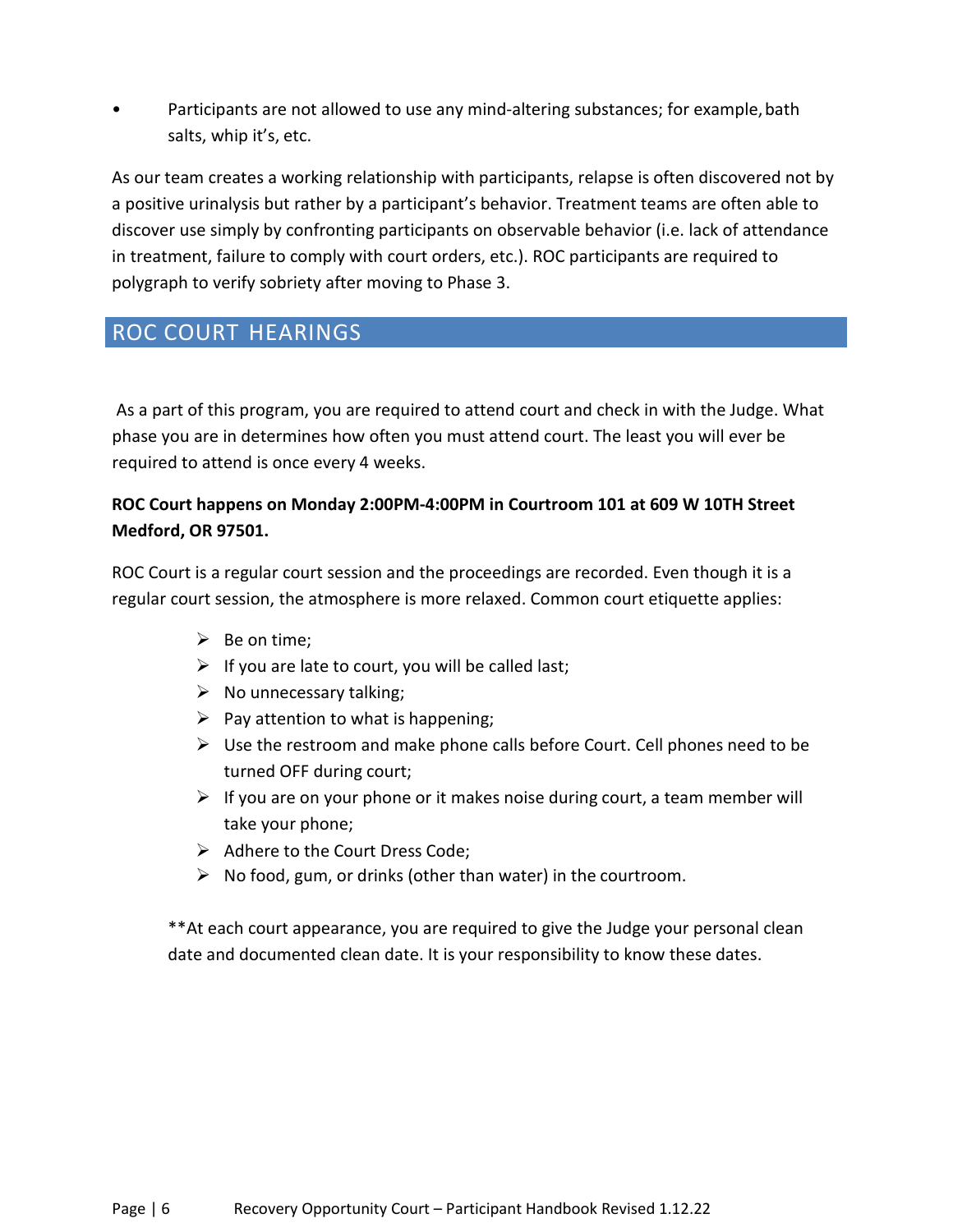### RULES

### **Treatment Program**

The treatment program consists of group counseling, individual counseling, support meetings, and frequent drug testing. The program consists of 4 phases and takes an average of 18 months to complete.

### **Weapons**

As a condition of Probation, you are not allowed to own, possess, touch, or fire any firearms or any other kind of weapon at any time while on probation. If you have a felony on your record, just touching a firearm under any circumstance can be charged as a new crime.

### **Travel**

As a condition of Probation, you must get permission from your probation officer to leave the state. If you have team approval to leave the state before your next scheduled court appearance, it is up to you to get on the court docket before that date. You can do this through the court coordinator, probation officer, or your attorney.

### **Medication/Handling Medical Issues**

Drug Court is an abstinence-based program. Before taking any over-the-counter medication, you must make sure it will not violate this rule. This means you may not use alcohol-based cold medicine. During your intake with ROC Court you will be asked to provide copies of your prescriptions.

If you are meeting with a medical provider, you must disclose to that provider that you are in an abstinence-based program and that certain medications may violate the program rules. To facilitate disclosure, you must sign a Release of Information with your Doctor and Treatment Provider. You will need to talk with your counselor regarding any medication prescribed to you by your doctor, even if it is a non-narcotic medication.

In cases of medical emergencies: you are to let your counselor and probation officer know as soon as possible if you were given any medications while in the hospital. The medication may show up in a drug test but will not alter your effective clean date if you have immediately discussed this issue with the counselor and your probation officer.

In cases of a scheduled medical procedure or medication prescribed for an ongoing condition, talk with your counselor about having an action plan for the medication. If you are going to have anesthesia for a procedure, you need to bring the name of the anesthesia the doctor will use BEFORE the procedure to your counselor. For ongoing medical issues that will require restricted medication, the drug court team will need to decide if that medication may prohibit you from continuing in drug court.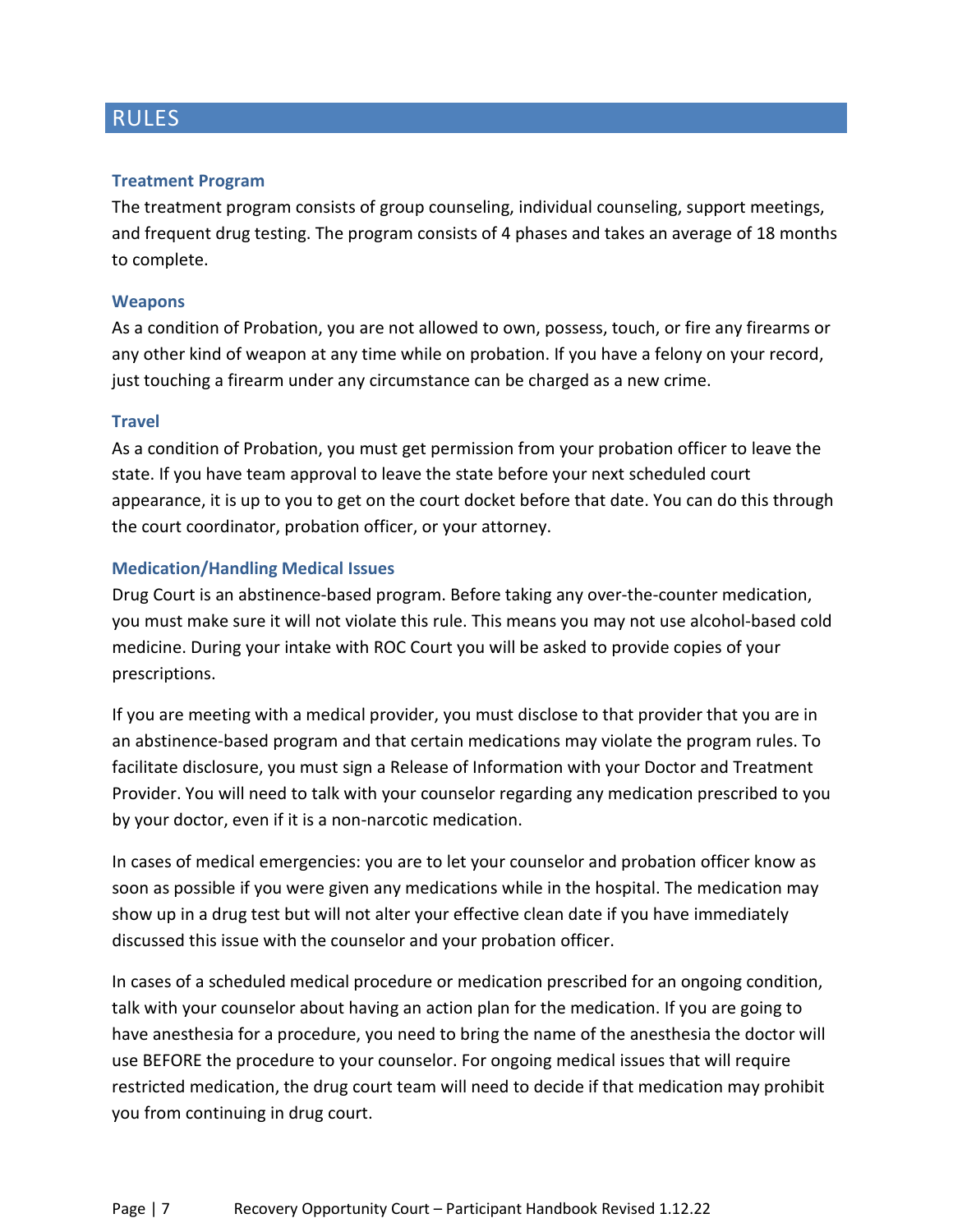### **Work**

ROC Court must take priority over your work schedule. You are encouraged to tell your employer that you are participating in ROC Court.

### **Attendance**

Failing to attend court, group, one on ones, or other scheduled treatment programs is a program violation. If you wish to be absent because of illness, you must contact the team prior to the event and ask for permission to be absent. If permission is granted, you are still obligated for the event missed. You may be required to do an additional task. If your absence was based upon a medical emergency, you will be required to provide documentation of that emergency. Choosing to go to the doctor during a scheduled event is not an emergency.

### **Food/Poppy Seeds**

Participants are to not consume poppy seeds as they can result in a positive drug test. Any positive drug test can result in a sanction which can include jail time.

### **Hand Sanitizer**

Do not use alcohol-based hand sanitizers as they can result in positive alcohol tests and any positive drug test can result in a sanction which can include jail time.

### **Energy/Herbal Supplements, Synthetics (K2, Spice), Herbals (Kratom, etc.)**

You are ultimately responsible for what you put in your body. Many herbal/energy supplements sold over the counter at truck stops, head shops, gas stations, and mini marts may contain ingredients that will either show up in a drug test or are intended to get you high. Often these substances are illegal after changing their formulation. Herbal supplements and teas can also mimic the effects of certain drugs (kratom). These substances are dangerous, can be tested for, and our program tests for these on a random basis. Before trying any herbal/energy supplement or tea, ask your counselor or probation officer.

### **Vape Pens/E-Cigarettes**

Many aftermarket modifications allow vaporizers to be used with meth, marijuana, or other controlled substances. Although this program does not prohibit the use of e-cigarettes/vape pens/etc, it is not advisable to take a puff off someone else's vaporizer. You have no way of knowing if this person has modified their vape pen, nor do you know what they have loaded it with. If you test dirty as a result of taking a puff off someone else's vaporizer, you will be held accountable for that positive test.

### **Associating with Known/Active Drug Users**

A condition of probation and of this program is that you avoid associating with known or active drug users. This does not include other ROC Court participants who are engaging in treatment with you. If you have questions about having contact or associating with someone, talk to your Probation Officer or Treatment Counselor first.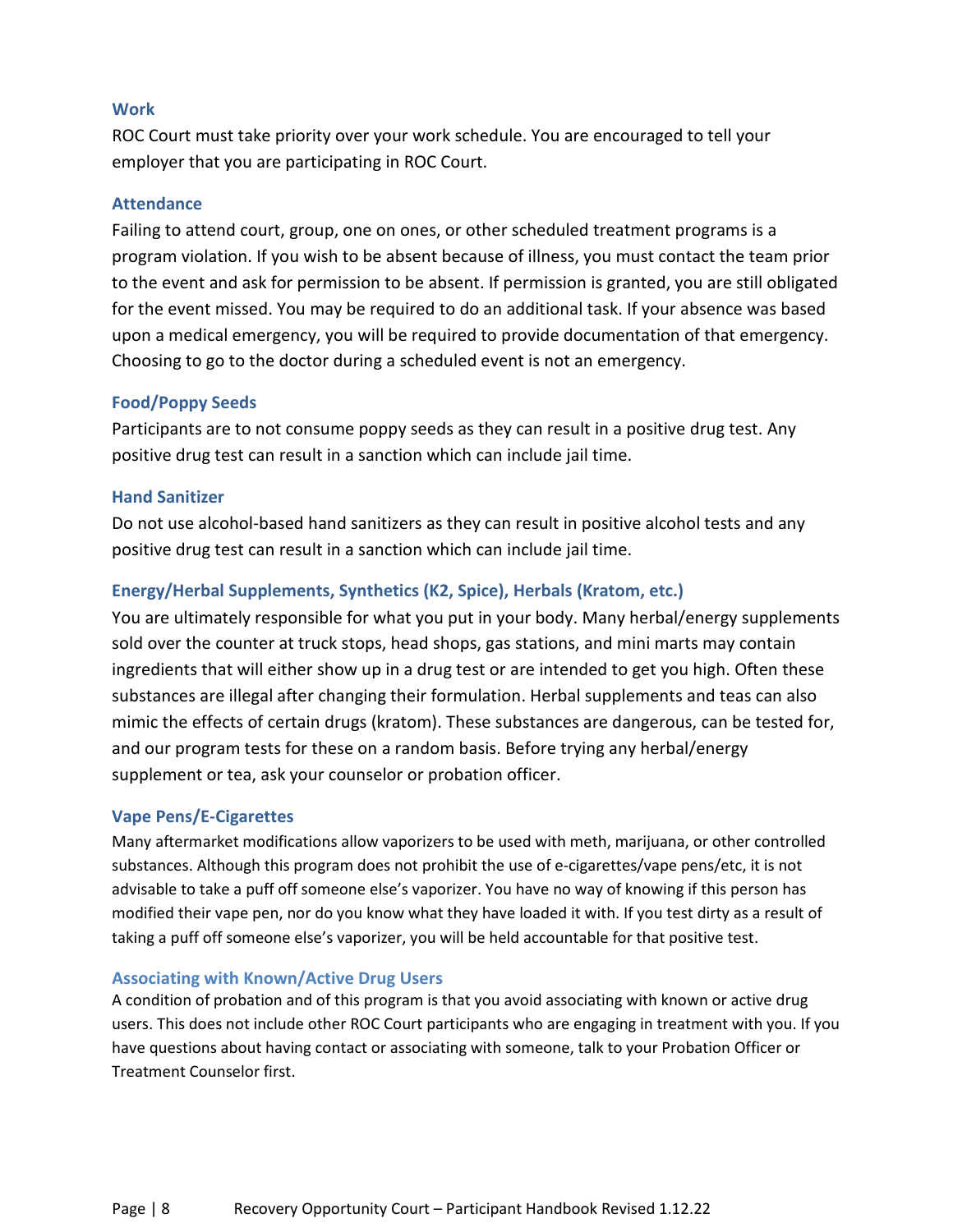### **No Contact Order**

The court or your probation officer may impose a no contact order. A no contact order doesn't just mean no physical contact, it means that you cannot communicate with the person at all, by letter, phone, Facebook, Social Media, text message, or even by passing messages through other people.

### **Police Contact**

If you have contact with law enforcement, even if it does not result in a citation or arrest, contact your Probation Officer immediately and the Coordinator as soon as possible to explain the circumstances of the police contact.

### **Bars, Dispensaries, and Gambling Establishments**

While you are in the ROC Court Program you are not allowed to enter places that primarily sell alcohol and/or marijuana. These places are not supportive of a clean and sober lifestyle, are a danger to your recovery, and entering them will be considered a program violation. Similarly, you are not allowed to enter places designed for gambling, such as lotto rooms, casinos, or any other place where gambling machines are not located in a separate closed room. You are not allowed to gamble. Gambling is also an addiction.

### **Drug Testing/Urinalysis (UA)**

Drug testing is done through urinalysis (UA). In this program all UAs are observed.

### **HONESTY**

# *"Honesty is the first chapter of the book wisdom." ― Thomas Jefferson*

### **HONESTY:**

- $\triangleright$  Work an honest Recovery Program
- $\triangleright$  Be Honest with your Judge
- $\triangleright$  Be Honest with your ROC Treatment Court Team
- $\triangleright$  Be Honest with your Treatment Counselor
- $\triangleright$  Be Honest with your Probation Officer
- $\triangleright$  All Changes (housing, employment, etc.) must be reported to the Court, your Probation Officer, and treatment provider within 24hours
- $\triangleright$  Any and all contact from Law Enforcement must be reported to your Probation Officer immediately
- $\triangleright$  If you use drugs/alcohol or violated any of your ROC Court/Probation conditions, be HONEST and inform a ROC Team Member immediately. We would rather hear it from you than receive information from a UA result, community member, orrumor.
- $\triangleright$  Show up and be honest!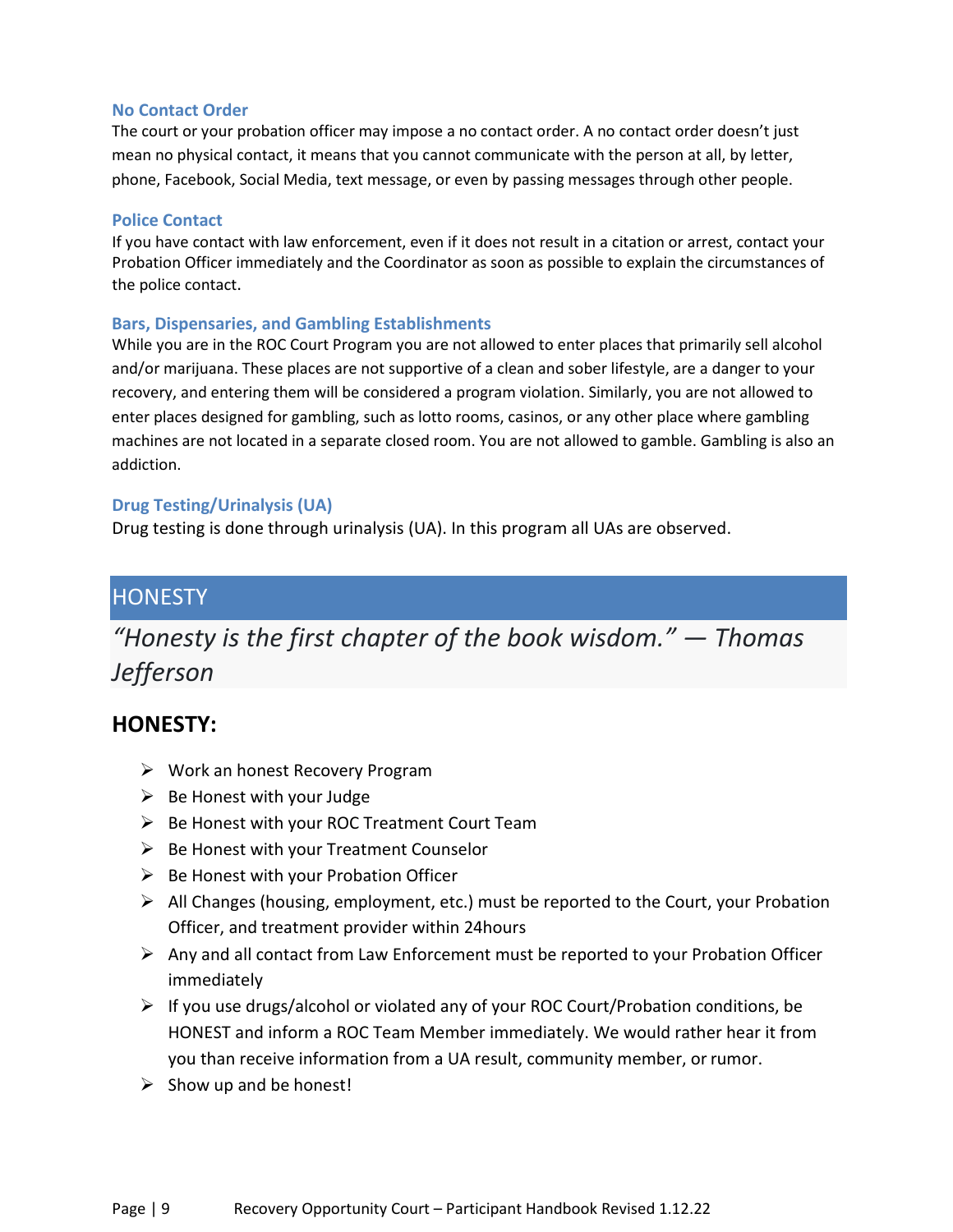# 12 STEP MEETING /RECOVERY SUPPORT ACTIVITY ACCOUNTABLILITY

- Attend (2) 12 Step/Recovery Support Activity Meetings of your choice a week
- $\triangleright$  Bring signed verification of meeting attendance
- $\triangleright$  Secretaries of local 12 Step/Recovery Support meetings will sign participant handbook for verification
- $\triangleright$  See Coordinator for a participant handbook, if a new one is needed

### INCENTIVE, INTERVENTION AND SANCTION PROTOCOLS

### **Rewards:**

### **Phase 1 Completion**

- Completion Certificate
- Praise/Handshake from Judge
- Draw from Basket for Prize

### **Phase 2 Completion**

- Completion Certificate
- Praise/Handshake from Judge
- Draw from Basket for Prize

### **Phase 3 Completion**

- Completion Certificate
- Praise/Handshake from Judge
- Draw from Basket for Prize

### **Phase 4 Completion**

- Graduation Certificate & Ceremony
- Praise/Handshake from Judge
- Probation Obligations may be terminated
- Criminal Case may be closed

### **90 Days Clean & Sober**

• \$10.00 Gift Certificate or applied to fines/fees

### **180 Days Clean & Sober**

• \$25.00 Gift Certificate or applied to fines/fees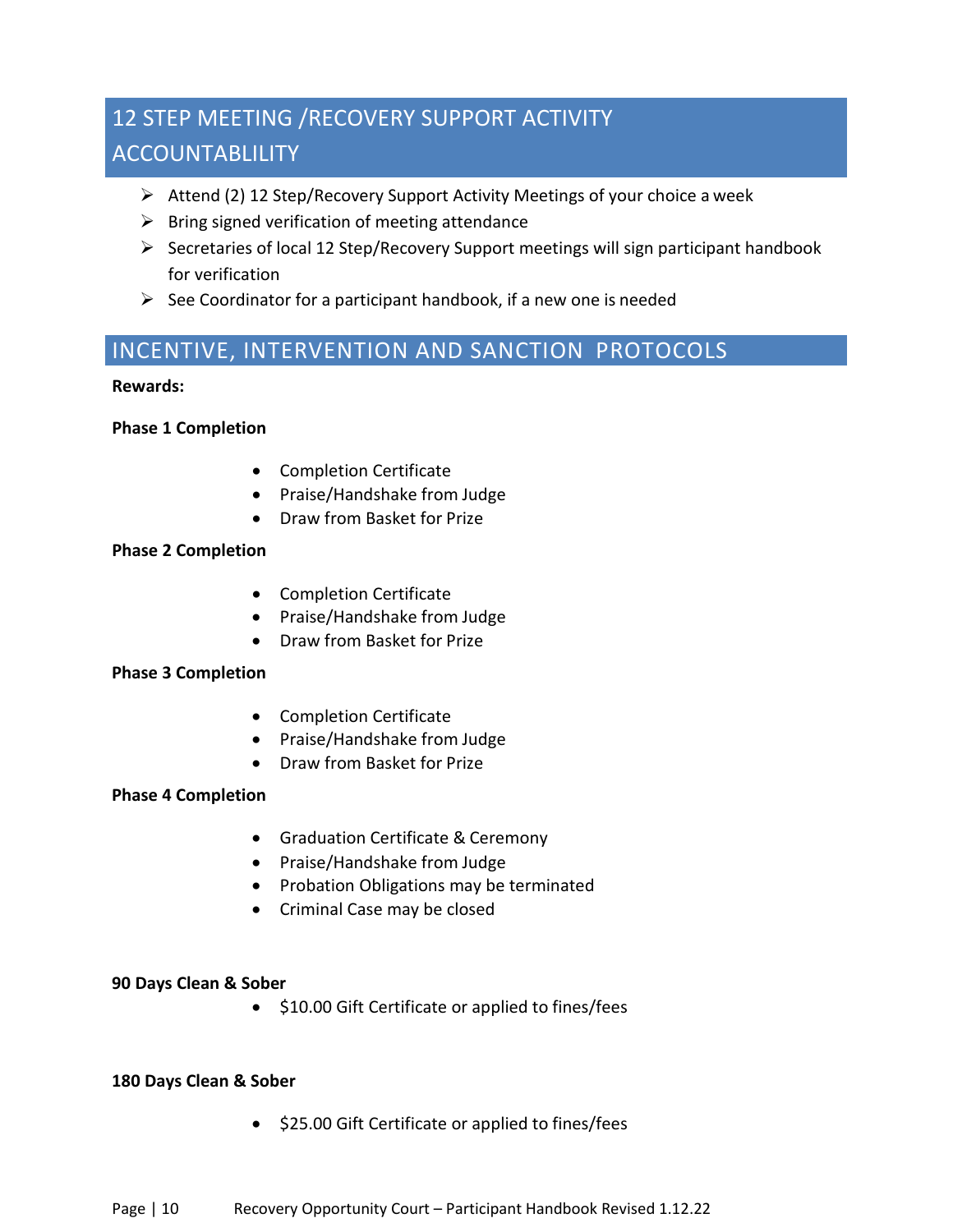### **1 Year Clean & Sober**

\$50.00 Gift Certificate or applied to fines/fees

### **Completion of Personal Goals**

Each individual is required to make "Personal Goals" for individual growth. The Judge will review such goals with each participant upon completion of such goals.

• Draw from Basket for Prize

### **Interventions and Sanctions:**

### **These kinds of behaviors may result in intervention consequences**

- Missing support meetings
- Failure to appear for court
- Missing or late to group counseling
- Missing or late to one on one counseling
- Failing to meet with probation when required
- Failure to do work crew/community service when ordered
- Using drugs, alcohol, or other intoxicants while in the program
- Having an inappropriate relationship
- Missing a call in
- Missing a UA
- Diluted UA
- Inappropriate behavior at treatment facility
- New Arrest
- Any law violation
- Driving while license suspended/revoked
- Failure to preform ordered sanctions
- Noncompliance with treatment plan
- Failing to report to treatment or jail as ordered
- Absent from any residential treatment without permission
- Any violation of program rules
- Failed polygraph
- Dishonesty
- Change of residence without permission
- Terminated from treatment or housing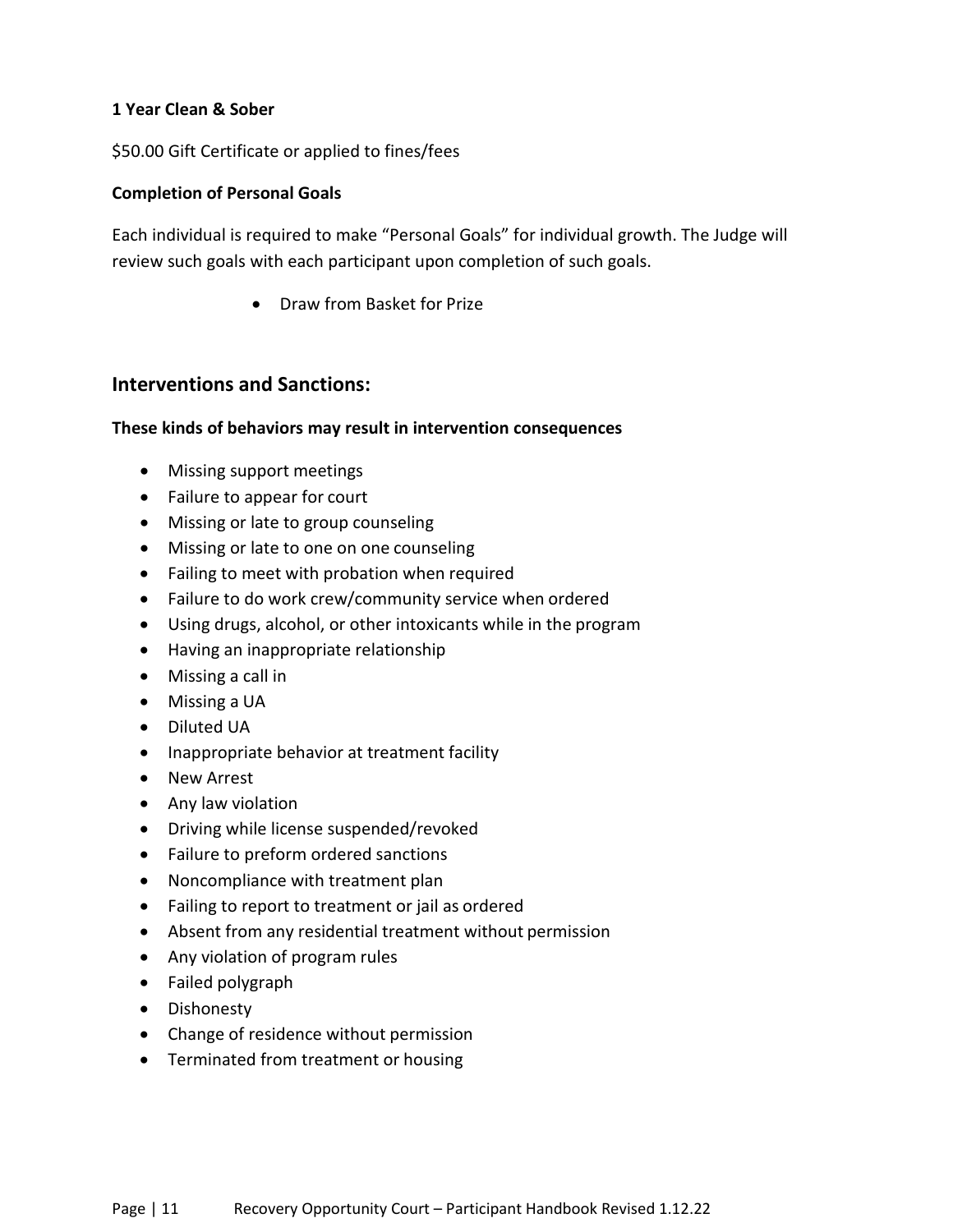The purpose of an intervention consequence is to get you re-engaged in treatment and address the behavior that is causing problems for your recovery.

The Treatment Team will request intervention consequences immediately upon receiving information regarding negative participant behavior. In most cases, that will involve the participant reporting to court the next available week to explain the behavior. Intervention responses may be selected from a continuum of graduated options or may be accelerated to more severe responses depending on the severity of the behavior and an individual's accountability for their actions. Intervention consequences are designed to be equitable to the participant's phase level, history of misbehaviors, personal accountability, and the severity of the behavior. Therefore, participants may receive consequences that are equivalent, but not necessarily equal, to those received by other participants in the program. Interventions may increase progressively in magnitude over successive infractions and are tailored to the individual participant.

Jail interventions are imposed sparingly, unless a participant poses an immediate risk to public safety and may be imposed after less severe consequences have been ineffective.

### **Support Meetings:**

Sometimes the court will order you to do 7 in 7 or 30 in 30. This means that you are to attend a number of recovery support meetings in a number of days. So, a "7 in 7" will mean that you are to attend one support meeting per day for seven consecutive days.

### **Jail time:**

Jail is intervention which is only used as a last resort. The reason for jail time as an intervention is to break through addiction and denial behaviors to help you refocus on treatment.

### **Community Service:**

Community service may be performed by reporting to Community Justice at 7:00 A.M. on the day(s) ordered or by providing proof of hours provided by a community or nonprofit agency, if so, ordered by the Court.

### **Writing Assignment:**

A writing assignment is an opportunity for you to reflect on your behaviors and the choices leading to a violation, and to plan for alternative actions if you encounter the same or similar circumstances again.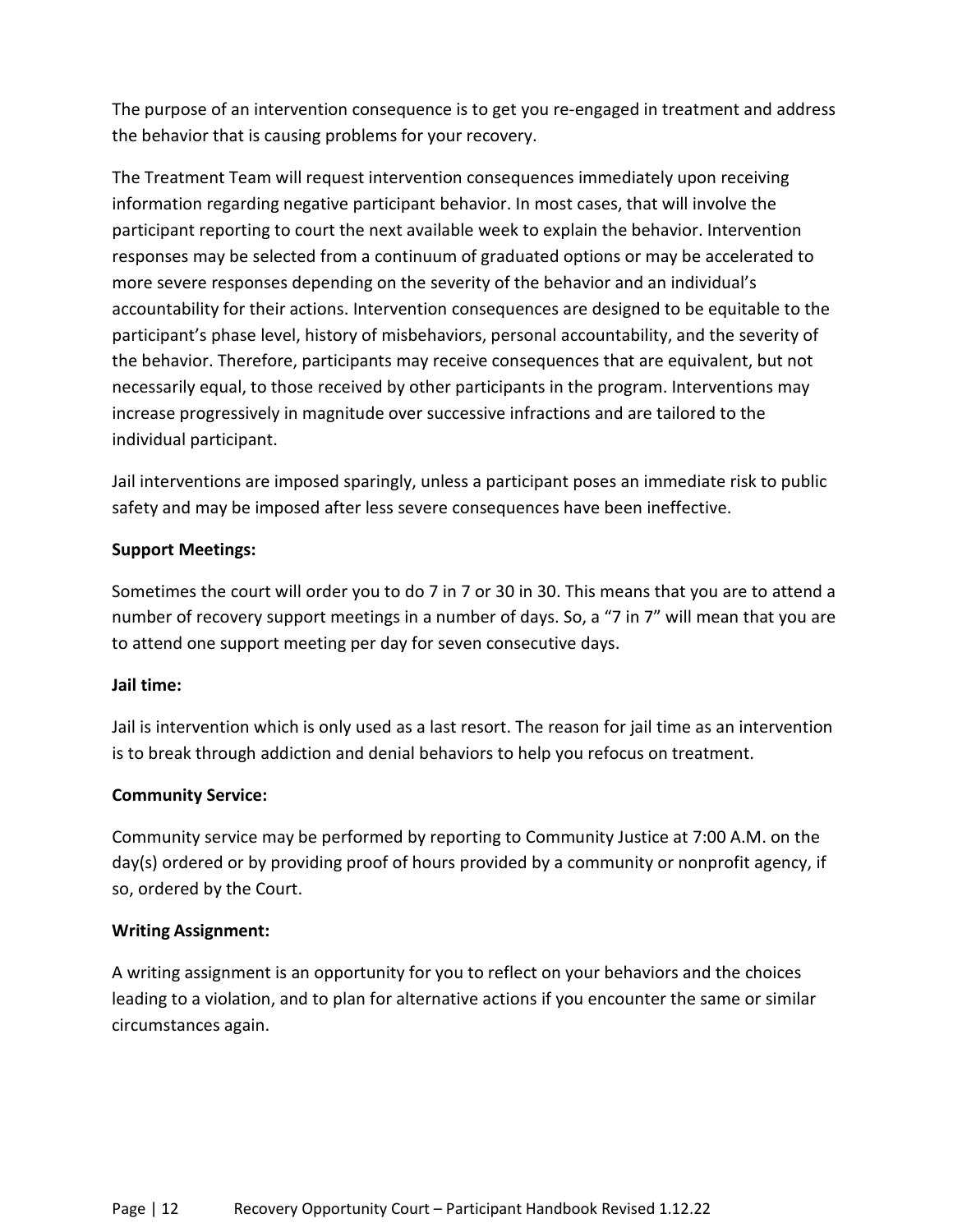## TERMINATION FROM ROC COURT

If the court continually sanctions you or you have reached maximum sanction capacity, the DA and/or court may ask for Termination from ROC Court. If you abscond from the program, a warrant will be requested and may result in further action from the ROC Court.

### **These are some examples of behaviors that may result in termination from ROC Court:**

- $\triangleright$  Committing a serious program violation;
- $\triangleright$  Delivering a controlled substance or alcohol to another participant;
- $\triangleright$  Posing a threat to the health and safety of treatment staff;
- $\triangleright$  Falsifying a drug test;
- $\triangleright$  Engaging in behavior that poses a serious threat to public safety or member of the public;
- $\triangleright$  Failing to engage in the program, absconding from the program, or demonstrating a persistent inability to comply with the program expectations;
- $\triangleright$  Committing a new crime;
- $\triangleright$  Not completing residential treatment successfully;
- $\triangleright$  Getting kicked out a recovery house or transitional housing.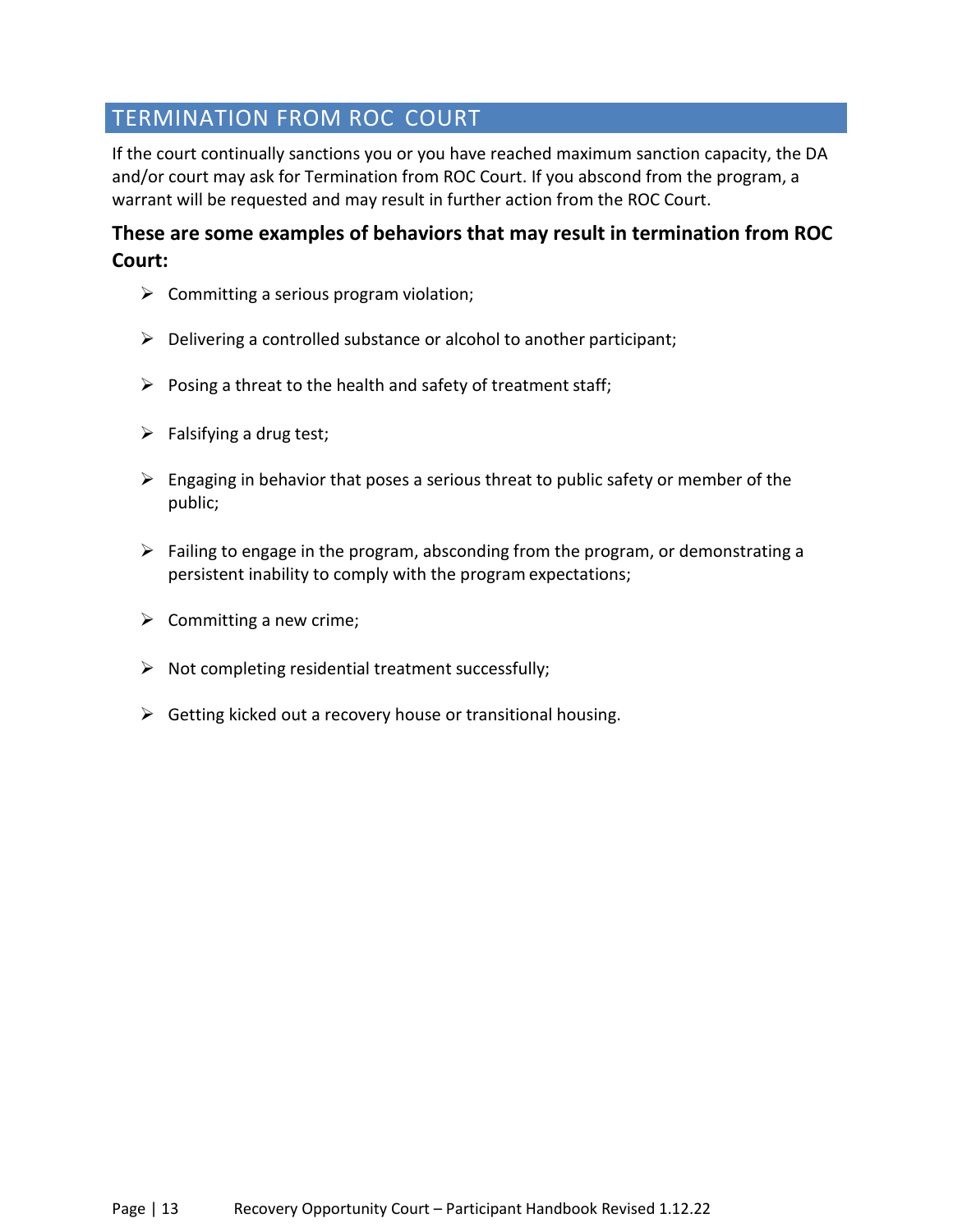## CLEAN DATE DEFINITION

### **Personal Clean Date:**

 $\triangleright$  The day after you last used any substances including alcohol.

**Program Clean Date:** The date of your last negative UA. Refer to your court report for this date.

 $\triangleright$  If you miss a UA, get a dilute, or provide a positive UA, your documented clean date starts over

### ROC COURT DRESS CODE

- $\checkmark$  No Tank Tops, muscle shirts, crop-tops or shirts with obscene words/pictures;
- $\checkmark$  No shirts/clothing with language or pictures advocating tobacco, alcohol, or drug use;
- $\checkmark$  No shirts/clothing with sexually suggestive or explicit language;
- $\checkmark$  No sagging (i.e., pants that hang below the waist);
- $\checkmark$  No unbuttoned shirts;
- $\checkmark$  No shorts;
- $\checkmark$  No hats, bandanas, or sunglasses;
- $\checkmark$  No gang attire or colors of any kind;
- $\checkmark$  No mini skirts.

\*Team members can assist with clothing assistance if needed. Please ask!

### PHASE 1 GROUP

**ROC COURT PHASE 1 GROUPS**

- IF YOU ARE CURRENTLY IN PHASE 1 YOU MUST ATTEND TWO RECOVERY GROUPS PER WEEK (Ex. AA, Recovery Café)
- RECOVERY GROUP ATTENDANCE ARE IN ADDITION TO REGULAR TREATMENT GROUPS
- **PHASE 1 GROUP TUESDAYS**
- **1:30PM-2:30PM**
- **CONTACT**
	- o Certified Recovery Mentor (541) 944-8090
	- o Certified Recovery Mentor (541) 944-8220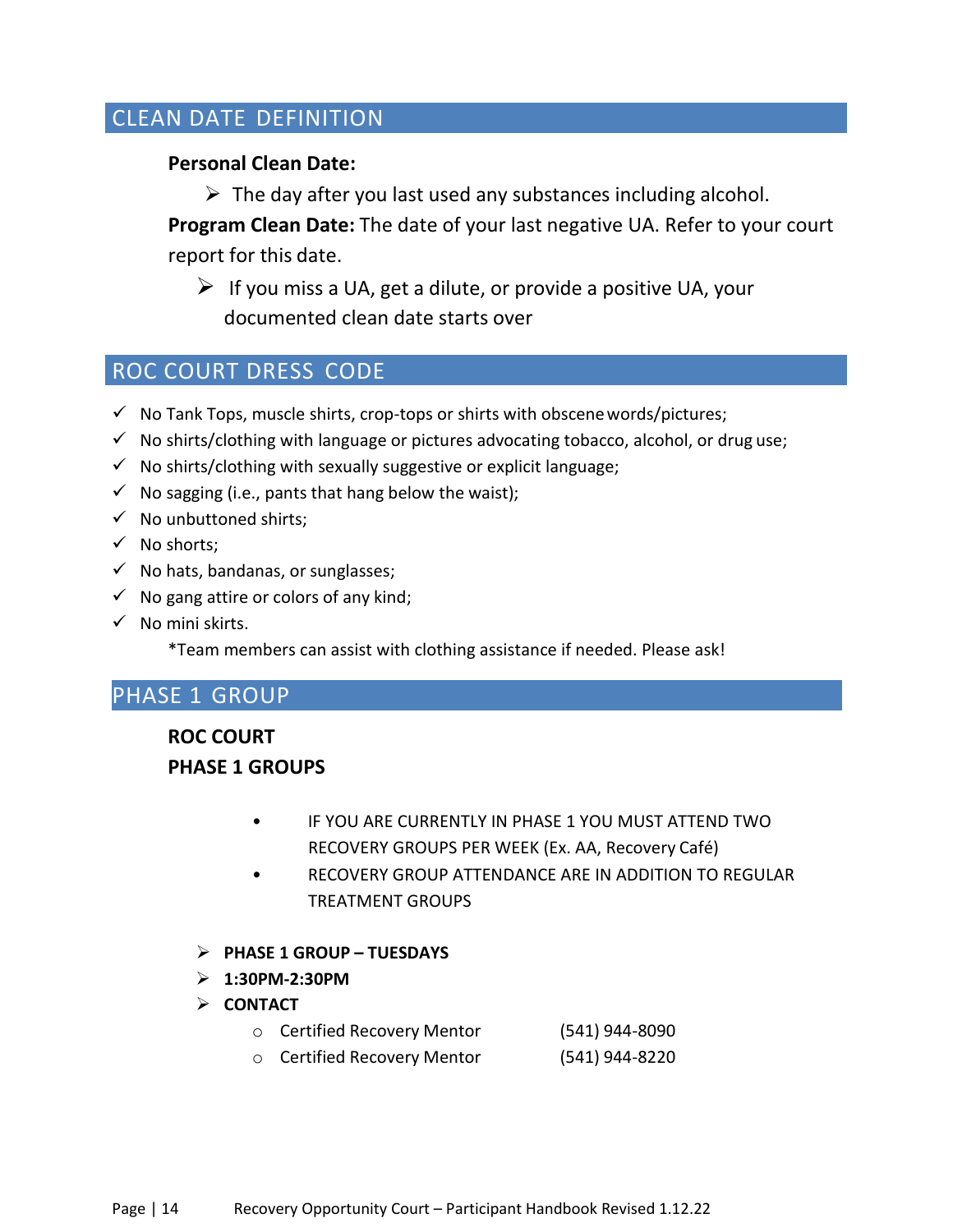## PHASE 1 STABALIZATION

APPEAR IN ROC COURT WEEKLY, MINIMUM 4 COURT SESSIONS PER MONTH

- Weekly court sessions held @ 609 West  $10^{th}$  Street, Medford, Oregon 97501; Courtroom 101
- 2:00PM-4:00PM Mondays

### UA 2 TIMES A WEEK

- Kashi Laboratory The ARC 1025 East Main St. Medford, OR 97504
- Daily UA HOTLINE (503)966-8033 \*ENTER PERSONAL UA CODE # TEXT/PHONE)

### ATTEND (2) 12 STEP/RECOVERY SUPPORT MEETINGS A WEEK

COMPLETE DRUG & ALCOHOL ASSESSMENT @ THE ADDICTIONS RECOVERY CENTER (ARC)

• The ARC (541) 779-1282 1025 East Main St. Medford, OR 97504

### ATTEND TREATMENT AS RECOMMENDED

• As assessed by treatment provider – The ARC

### MEET WITH PROBATION OFFICER AS DIRECTED

- Contact Probation Officer (541)774-4900
- Contact within 24 hours after Plea
- Weekly contact

### REVIEW CLIENT HANDBOOK WITH COORDINATOR

- Contact Coordinator (541) 776-7171 ext. 71096
- Contact within 24 hours after Plea

### ATTEND PHASE 1 GROUPS WEEKLY, MINIMUM 4 SESSIONS

- Phase 1 Groups Tuesday's @ 1:30pm-2:30pm weekly
- Contact Certified Recovery Mentor

### OBTAIN CLEAN AND SOBER HOUSING (IF APPLICABLE)

• Contact Probation Officer (541) 774-4900 for approved housing

### APPLY FOR OHP (IF APPLICABLE)

- Contact Certified Recovery Mentor
- Obtain ID (if applicable)

### MAINTAIN SOBER AND LAW-ABIDING ASSOCIATIONS

### • STAY AWAY FROM USING FRIENDS/FAMILY! ASSOCIATE WITH CLEAN & SOBER PEOPLE!

READ YOUR PHASE ONE LETTER TO THE JUDGE AND TEAM IN ROC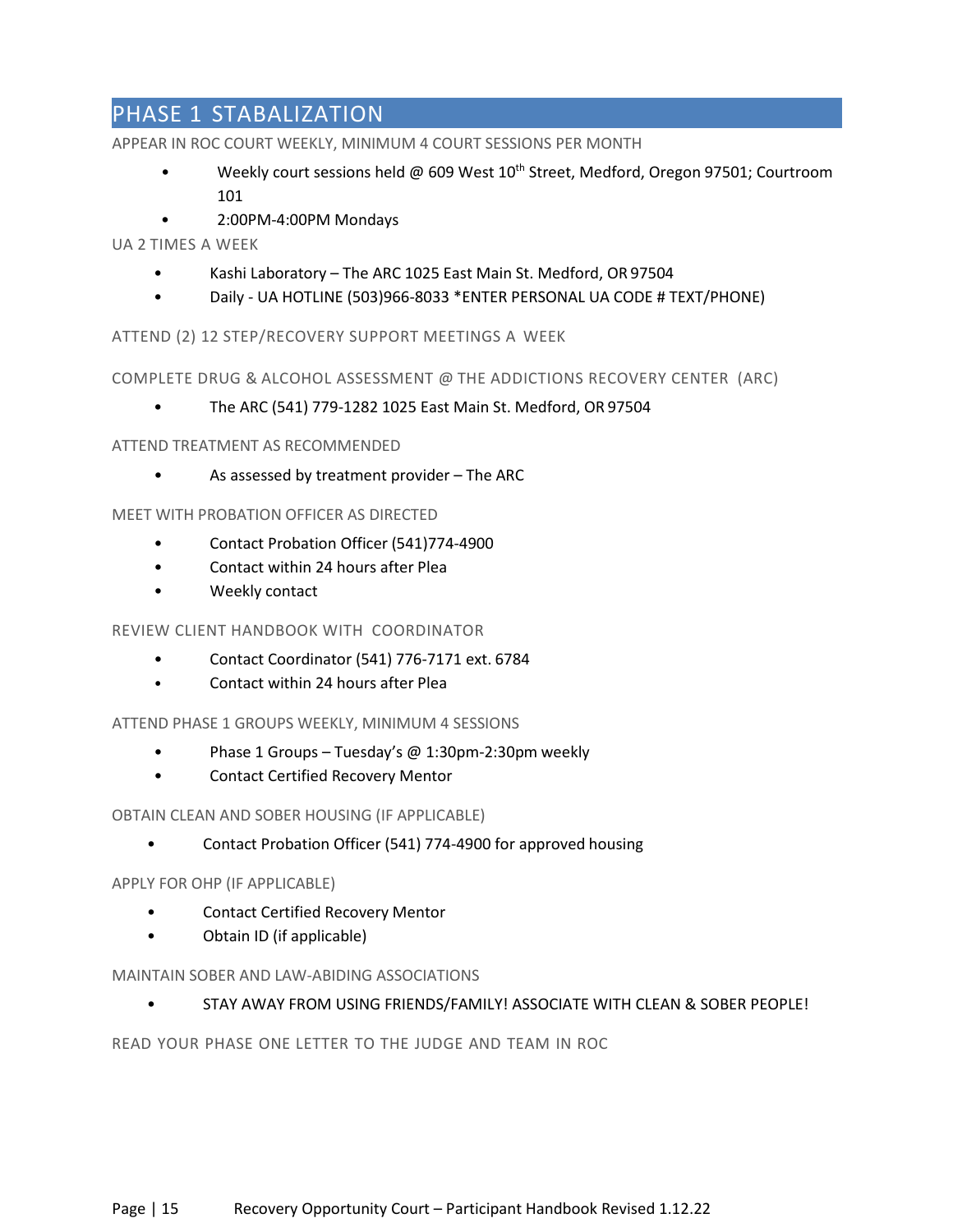# PHASE 2 ACTIVE TREATMENT

### APPEAR IN ROC COURT BIWEEKLY, SCHEDULED BY COORDINATOR

- Biweekly court sessions scheduled by Coordinator, held  $\varpi$  609 West 10<sup>th</sup> Street, Medford, Oregon 97501 Courtroom 101
- 2:00PM-4:00PM Mondays

### UA 2 TIMES A WEEK

- Kashi Laboratory The ARC 1025 East Main St. Medford, OR 97504
- Daily UA HOTLINE (503) 966-8033 \*ENTER PERSONAL UA CODE # (TEXT/PHONE)
- ATTEND (2) 12 STEP /RECOVERY SUPPORT MEETINGS A WEEK

### OBTAIN RECOVERY MENTOR/SPONSOR/PEER

- Obtain a Sponsor, Recovery Mentor, or Recovery Peer
- For assistance, see Treatment Counselor for guidance

### ATTEND TREATMENT AS RECOMMENDED

• As assessed by treatment provider – The ARC

### MEET WITH PROBATION OFFICER AS DIRECTED

• Contact Probation Officer (541)774-4900

### OBTAIN EMPLOYMENT/SCHOOL

- Contact Certified Recovery Mentor
- See Probation Officer for Felon Friendly Employment Services

### CREATE A BUDGET

- Contact Certified Recovery Mentor
- Establish Court Debt/Fine payments
- Create Payment Schedule for Bills/Payment Plans

### MAINTAIN 60 DAYS SOBRIETY

- Remain substance free for 60 days
- MAINTAIN 60 DAYS WITH NO VIOLATIONS/SANCTIONS
	- Remain violation/sanction free prior to moving to next phase.
- MAINTAIN SOBER AND LAW-ABIDING ASSOCIATIONS

• STAY AWAY FROM USING FRIENDS/FAMILY! ASSOCIATE WITH CLEAN & SOBER PEOPLE! SUBMIT PHASE CHANGE CHECKLIST SHEET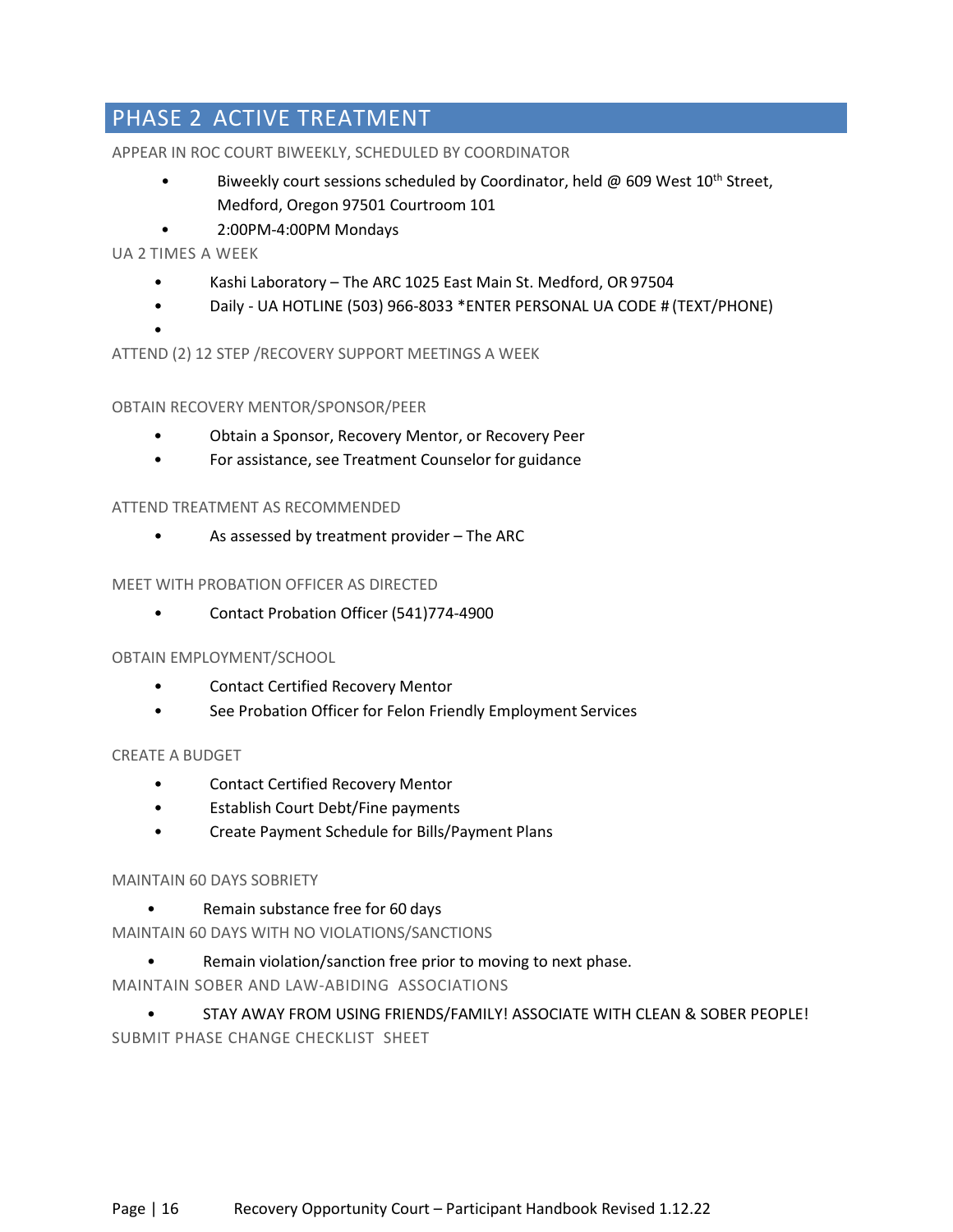## PHASE 3 RELAPSE PREVENTION & REINTEGRATION

APPEAR IN ROC COURT EVERY 3 WEEKS, SCHEDULED BY COORDINATOR

### UA - RANDOM

- Kashi Laboratory The ARC 1025 East Main St. Medford, OR 97504
- Daily UA HOTLINE (503) 966-8033 \*ENTER PERSONAL UA CODE # (TEXT/PHONE)

ATTEND (2) 12 STEP / RECOVERY SUPPORT MEETINGS A WEEK

### REGULAR CONTACT WITH RECOVERY MENTOR/SPONSOR/PEER

• Weekly meetings with your Sponsor, Recovery Mentor, or Recovery Peer

ATTEND TREATMENT AS RECOMMENDED

### MEET WITH PROBATION OFFICER AS DIRECTED

• Contact Probation Officer (541)774-4900

### MAINTAIN EMPLOYMENT/SCHOOL

- Contact Certified Recovery Mentor
- See Probation Officer for Felon Friendly Employment Services

### REVIEW COURT FINES/DRIVING PRIVILEGES

- Review driving privileges with DMV, Request Report (if applicable)
- Review Report with Coordinator, Susie Wahl, for ODL assistance (if applicable)
- Establish Court Debt/Fine payments
- Begin payment plans

MAINTAIN 60 DAYS SOBRIETY

• Remain substance free for 60 days

MAINTAIN 60 DAYS WITH NO VIOLATIONS/SANCTIONS

Remain violation/sanction free prior to moving to next phase.

MAINTAIN SOBER AND LAW-ABIDING ASSOCIATIONS

# • STAY AWAY FROM USING FRIENDS/FAMILY! ASSOCIATE WITH CLEAN & SOBER PEOPLE! SUBMIT PHASE CHANGE CHECKLIST SHEET

PAY ROC COURT FEE

• \$150.00 ROC Court Fee must be paid in full. Pay at The ARC, 1025 East Main Street, Medford, OR 97504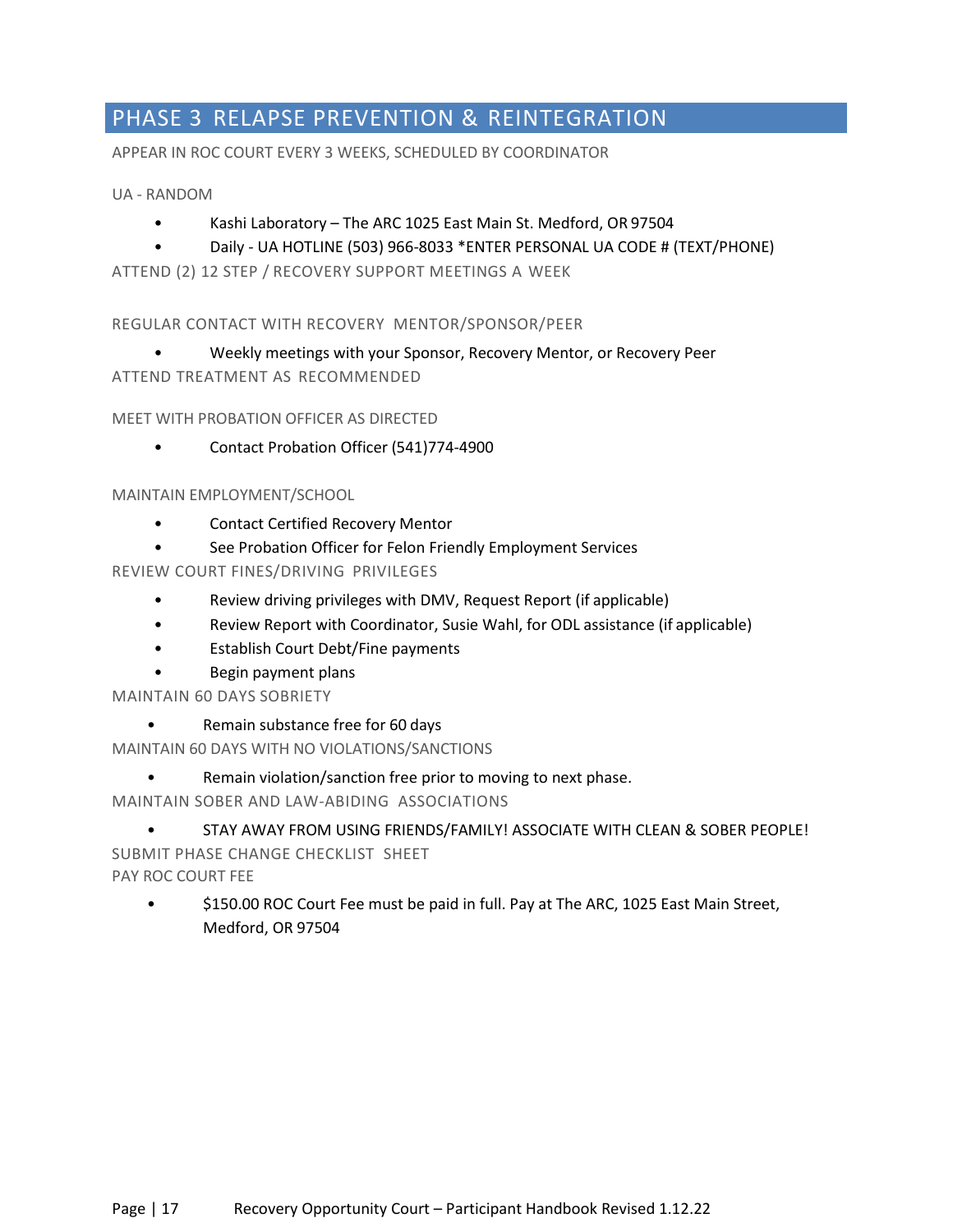## PHASE 4 AFTERCARE

APPEAR IN ROC COURT EVERY 4 WEEKS, SCHEDULED BY COORDINATOR

UA - RANDOM

- Kashi Laboratory The ARC 1025 East Main Street Medford, OR 97504
- Daily UA HOTLINE (503) 966-8033 \*ENTER PERSONAL UA CODE #(TEXT/PHONE)

ATTEND (2) 12 STEP MEETINGS/RECOVERY SUPPORT MEETINGS A WEEK

REGULAR CONTACT WITH RECOVERY MENTOR/SPONSOR/PEER

- Weekly meetings with your Sponsor, Recovery Mentor, or Recovery Peer
- ATTEND TREATMENT AS RECOMMENDED
	- Attend Victim Impact Group
	- Develop Victim Impact Letter & Read in ROC Court to Victim

MEET WITH PROBATION OFFICER AS DIRECTED

• Contact Probation Officer(541)774-4900

MAINTAIN EMPLOYMENT/SCHOOL

- Contact Certified Recovery Mentor
- See Probation Officer for Felon Friendly Employment Services

PAY MONTHLY COURT/RESTITUTION PAYMENTS

- Establish Court Debt/Fines Restitution
- Maintain monthly payment plans

MAINTAIN 90 DAYS SOBRIETY

• Remain substance free for 90 days

MAINTAIN 60 DAYS WITH NO VIOLATIONS/SANCTIONS

- Remain violation/sanction free prior to moving to next phase.
- MAINTAIN SOBER AND LAW-ABIDING ASSOCIATIONS
- STAY AWAY FROM USING FRIENDS/FAMILY! ASSOCIATE WITH CLEAN & SOBER PEOPLE! PHASE 4 COMMUNITY VOLUNTEER PROJECT
	- Develop Phase 4 Community Volunteer Project
	- Complete 20 hours Community Volunteer Project

SUBMIT GRADUATION APPLICATION AND EXIT SURVEY

- Contact Coordinator (541) 776-7171 ext. 71096
- Submit application and exit survey 1 month prior to graduation
- All graduation requirements must be completed at least 30 days BEFORE the graduation date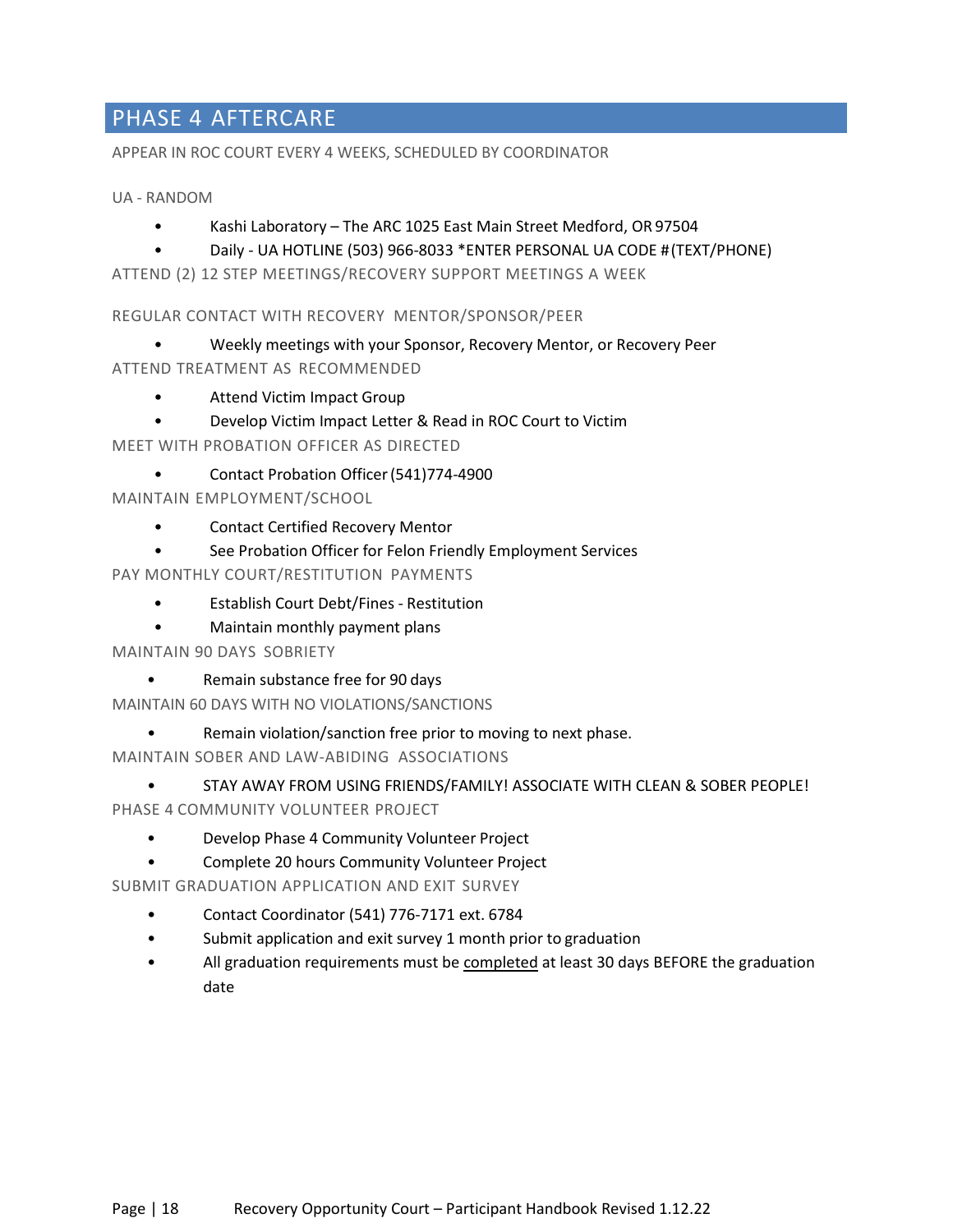## RECEIPT OF HANDBOOK

I hereby acknowledge that I have received and reviewed the Jackson County Recovery Opportunity Court, Participant Handbook. I understand my rights and responsibilities as explained and outlined in the handbook. By signing below, I understand and agree to abide by the requirements of the Jackson County Recovery Opportunity Court.

Participant Name (Printed)

Participant Signature

Date